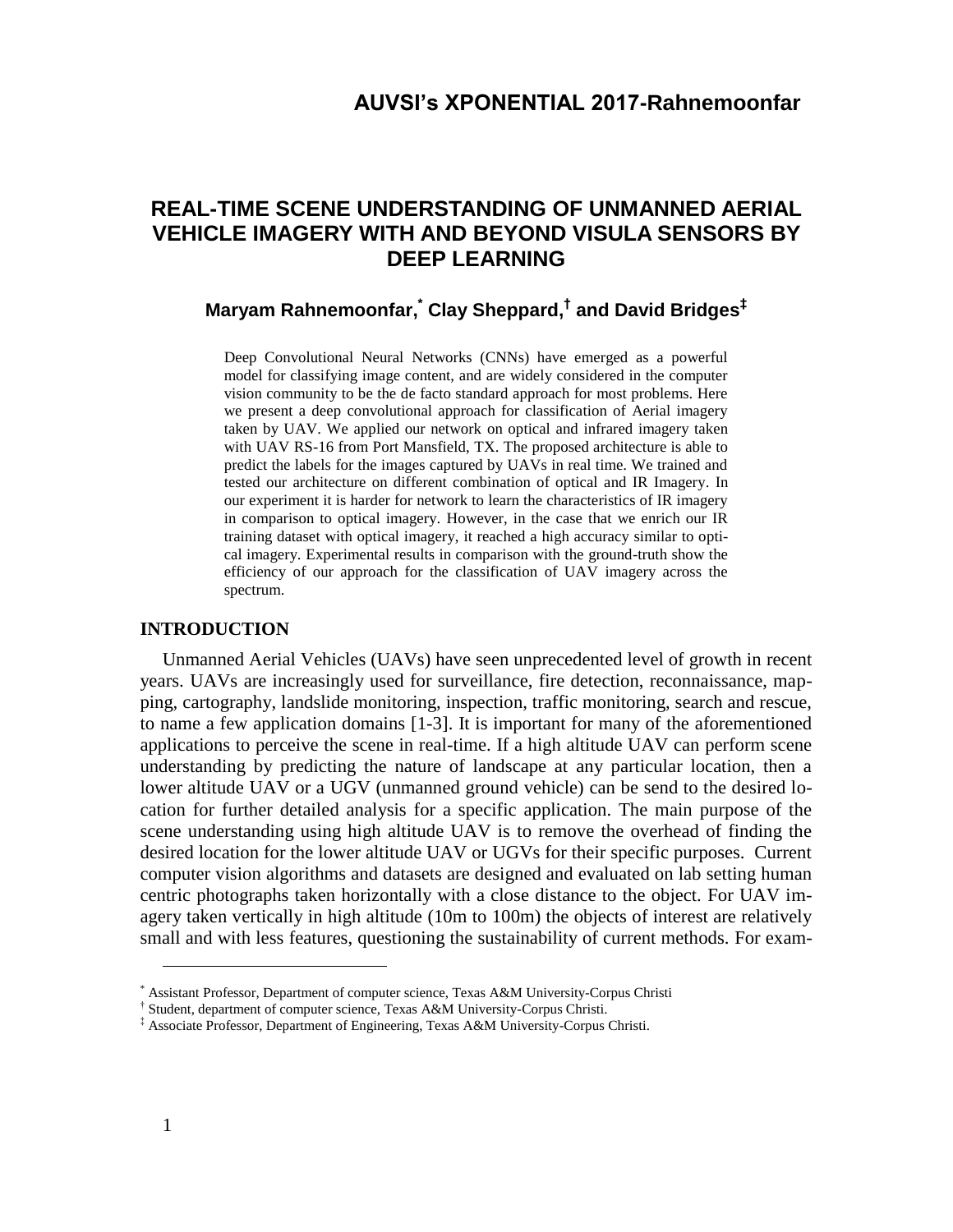ple an aerial image of building has only the top view of the building and except the roof, no distinguishable features are there. On the other hand, corresponding terrestrial image of the same building has many features like door, windows, walls which makes it easier for recognition even by human.

Several approaches are utilized for object detection in aerial images. In 1988, Huertas and Nevatia [4] proposed a technique to detect buildings according to the rectangular components and shadow information. Based on the similar concept, Sirmacek and Unsalan [5] presented an approach to detect buildings using invariant color features, edge, and shadow information. Cote and Saeedi [6], introduced a method using Harris corner detector for building detection. Manno-Kovacs and Sziranyi [7] proposed a framework based on region orientation with several steps to achieve building detection. The main drawback of aforementioned methods is that they are not suitable for real time applications. Moreover, traditional approaches cannot learn new features automatically [8-10]. Feature engineering is required to decide explicitly what features to learn. With the recent advances in GPU technology, deep learning has emerged as a feasible solution to real time applications. Deep learning consists of simultaneous learning of hierarchical models from multiple levels of representation that helps to identify input data [7, 11]. First, a complex task is decomposed into features that are fed to the next layer. Ideally, each layer generates results that approximate the expected solution. In the literature deep learning has been successfully exploited for object recognition [12-15], speech recognition [7, 16-19] and language processing [20, 21]. However limited work is performed for scene understanding using UAV images.

In this paper, a deep convolutional neural network framework is implemented to achieve a fast and accurate result for classification of Aerial images taken with UAV. The network architecture comprises a series of convolution and pooling layers followed by fully connected layers. We applied our network on optical and infrared (IR) imagery taken with UAV RS-16 from Port Mansfield, TX. The proposed architecture is able to predict the labels for the images captured by UAVs in real time. We trained and tested our architecture on different combination of optical and IR Imagery. Our optical and IR imagery are not registered. In our experiment it is harder for network to learn the characteristics of IR imagery in comparison to optical imagery. However in the case that we enrich our IR training dataset with optical imagery and test it in IR imagery it reached a high accuracy similar to optical imagery. This result is really important for UAV flight experiment with limited payload. IR sensors can be used only on testing phase and still reach the high accuracy as optical imagery.

The rest of the paper is organized as follows. Background of Convolutional network is presented in section 2. Proposed methodology is explained in section 3. Experimental results are presented in section 4. Finally, the discussions and conclusions are drawn in section 5.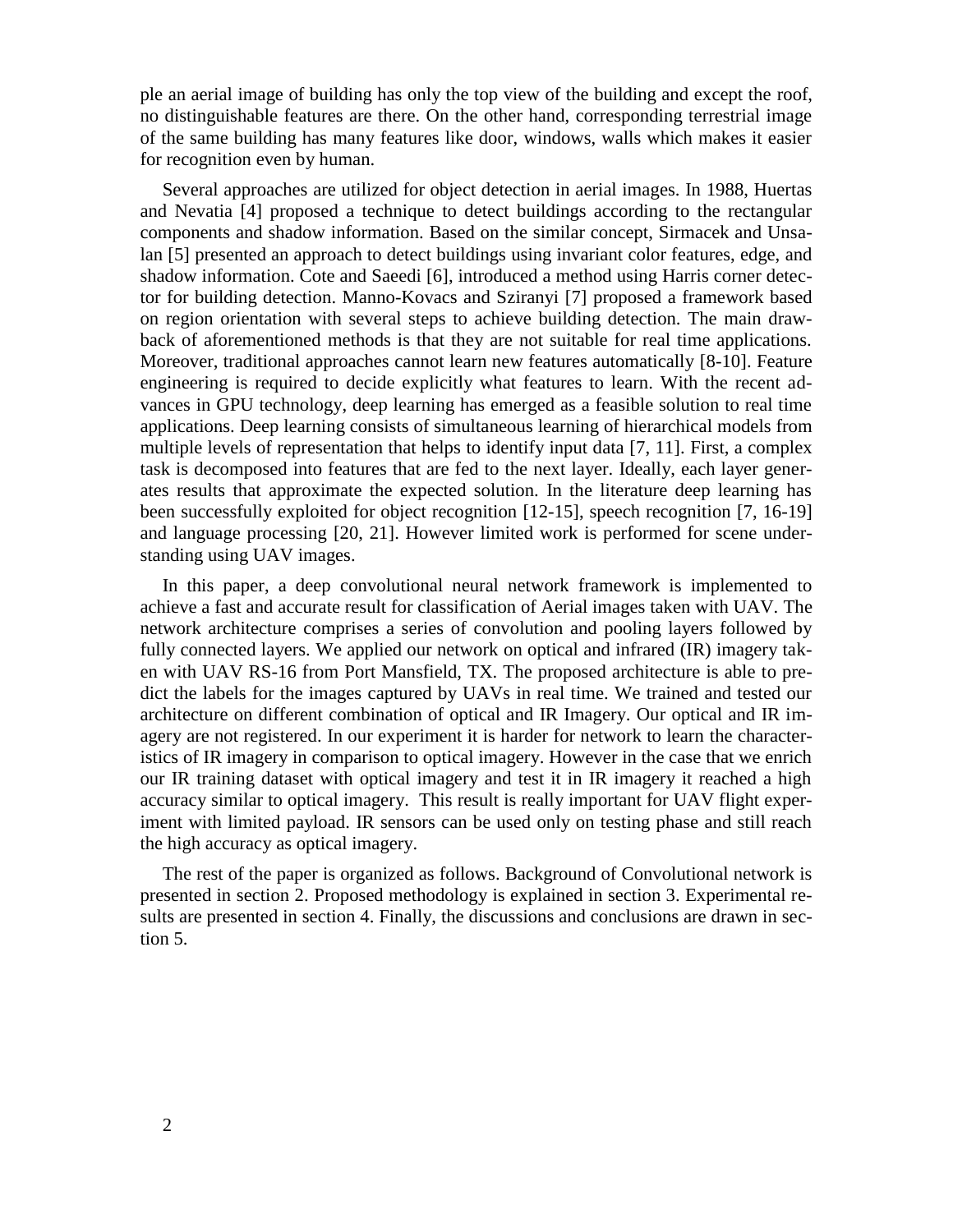## **CONVOLUTIONAL NEURAL NETWORKS (CNN)**

Convolutional Neural Networks (CNN) comprises various convolutional and pooling (subsampling) layers that resembles human visual system [22]. Generally, image data is fed to the CNN that constitute an input layer and produces a vector of reasonably distinct features associated to object classes in the form of an output layer. Between input and output layers there are hidden layers in the form of series of convolution and pooling layers followed by fully connected layers [23, 24].

The main building block of a CNN is convolutional layer. The parameters of this layer include a set of learnable filters (or kernels), which have a small receptive field, but spread through the full depth of the input. Every filter is convolved along the width and height of the input volume and produces a two-dimensional feature vector of that filter. All the feature vectors generated through different filters are stacked together along the depth dimension to form an output volume of the convolution layer [23]. In order to control the number of free parameters in convolutional layers, the parameters are shared.

The pooling layer is a form of non-linear down sampling applied to reduce the size of the feature vectors generated through convolution. The idea is to reduce the number of parameter required and number of computation required and therefore to control overfitting. Several non-linear functions are available to perform pooling such as max pooling, min pooling, and average pooling [23]. Most common approach to apply pooling is between successive convolution layers. After a series of convolutional and pooling layers, finally the abstract-level reasoning is performed using fully connected layer. In this layer, neurons have full connections to all the activations in the previous layer, similar to classical Neural Networks [23]. There can be many fully connected layers before the final output layer.

Generally, CNN models are trained using two different approaches. In first approach, the network is trained from scratch with randomly initialized weights. In second approach a pre-trained network is used with fine tuning [25, 26].

#### **METHODOLOGY**

In this section we explain the network architecture used in this work and the training methodology. The input to the network is 128X128 Aerial images.

### **Network architecture**

The network architecture developed in this research is shown in Figure 1. As we can see in this figure, the first layer of the network is input layer containing the input image. The convolutional layer COV1 takes the 3 bands (RGB) in the input image and produces 6 different feature maps using a 5X5 kernel function. The convolution layer is followed by 2X2 max pooling layer (MP1 layer) with stride 2. 2X2 Max pooling reduces the dimensions of the image by taking the maximum value in a window at every depth slice in the feature map by 2 along both width and height. A stride of 2 indicates that the window is moved two pixels at a time. This condenses the information by reducing the features by half. Reducing the dimensions of the image reduces computation time and allows the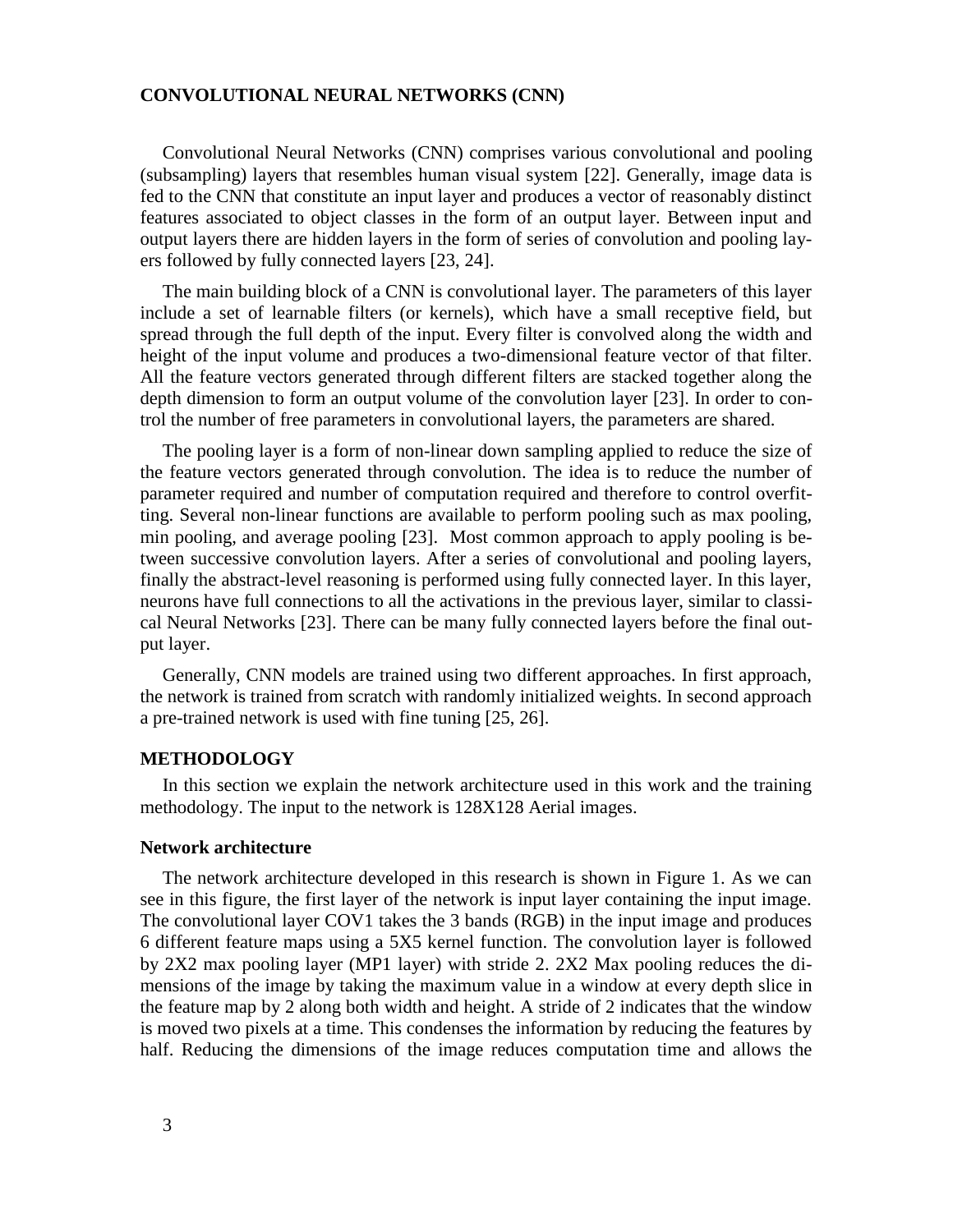

**Figure 1: Network architecture used for scene understanding**

model to fit into GPU memory [27]. After first pooling layer we applied another layer of convolution (COV2 layer). This convolutional layer takes 6 output features from the previous layer as input and maps them to 12 feature maps using a 5X5 kernel function. The convolution layer is again followed by a 2X2 max pooling layer (MP2 layer) with stride 2. This max pooling layer is followed by a fully connected layer (FC1 layer). As can be seen in Figure 3 the size of this fully connected layer is 8. We used dropout to prevent the network from over-fitting at this stage. Moreover, it helps network to learn fast. According to this technique, some units are randomly dropped along with their connections [28]. How many connections will be dropped off is decided by the percentage of dropout. In our research 50% of connections were randomly dropped off while training the network. Finally, the last fully connected layer (FC2) after the dropout layer gives the prediction for classification with the output size 4 because we have used four classes in this research namely, building, ground, road, and tree. Softmax was used after the final output layer. Softmax activation is the normalized exponential probability of class observations represented as neuron activations. It is used for the output layer to ensure that the sum of the components of output vector is equal to 1. Batch normalization was performed after every convolution to remove internal covariate shift [29]. To minimize the error an Adam optimizer is used [30] because it requires little tuning of hyperparameters. The learning rate for the Adam optimizer is set at a constant 1e-3. Cross entropy [31] is used as the cost function. Rectified linear function [32] is used as an activation function.

## **EXPERIMENTAL RESULTS**

#### **Dataset**

The dataset used in this work comprises images captured by both optical and IR cameras mounted on a UAV. The study area for this research is Port Mansfield, TX and data was captured on March 4-6, 2015. Figure 2 shows the mosaic created by IR images. Figure 3 shows the google earth image of the study area along with the sample image captured by UAV in the inset. The UAV platform used in this work is Recon System™ (RS-16) Unmanned Aircraft System. The aircraft is a multi-payload, long endurance system capable of performing safe and successful civil missions in remote locations. Details of the aircraft, payload, and operations can be found in [33]. The optical camera used in this work is FCBEH6300, 3.27 Megapixel, 20x Zoom, HD color block camera. The resolu-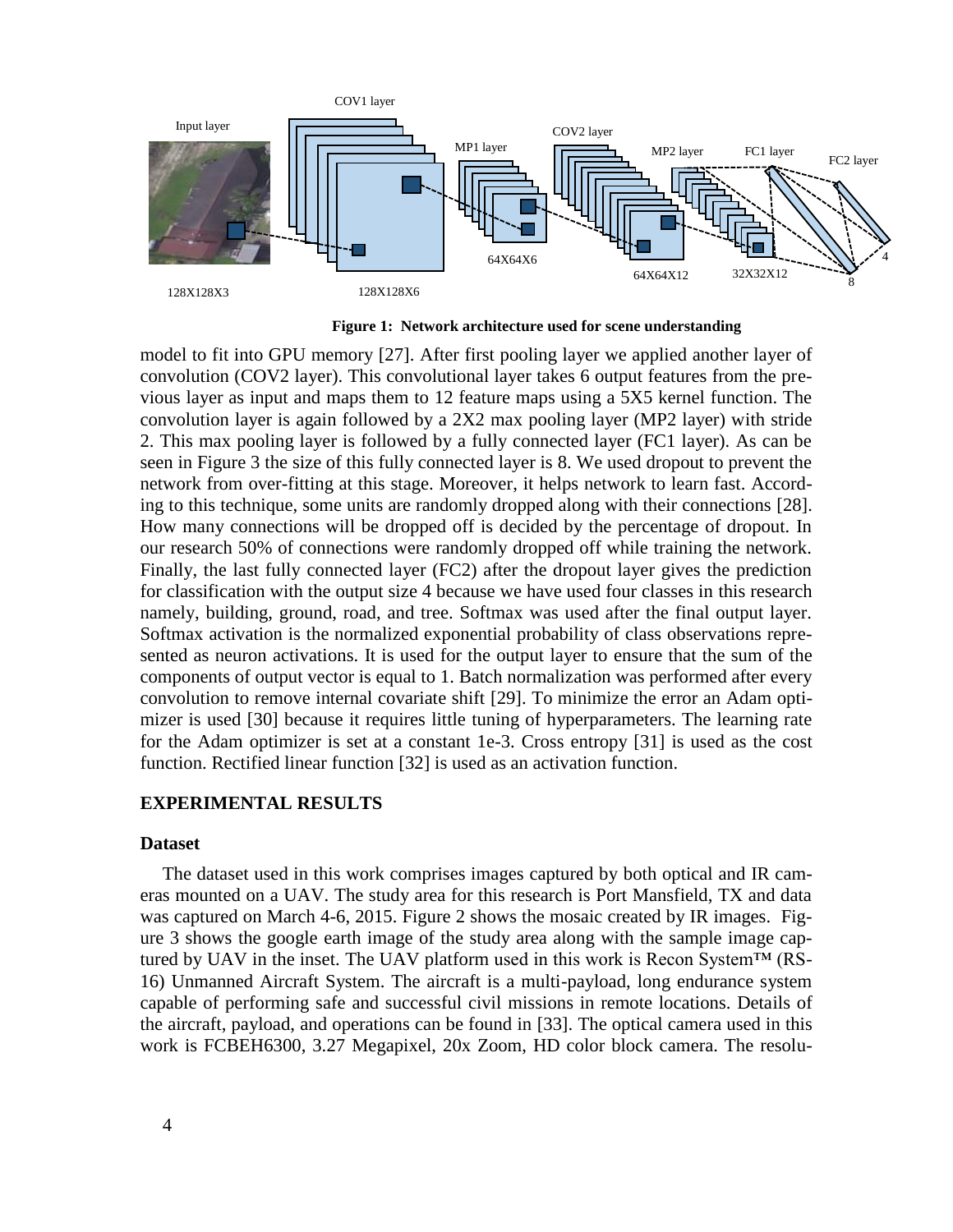tion of the captured images is 1920 x 1080. The thermal camera used in this research is FLIR TAU2 which is a long wave Infrared thermal Camera. The spectral band is between 7.5 and 13.5 micrometer. The red circle in the Figure 3 shows the limit of our range based on the C2 radio link between the GCS and the RS-16, and the blue box shows the airspace limitations of our COA. A sample image captured by UAV can also be seen in the inset.



**Figure 2: the mosaic of Infrared Imagery in our experiment**



**Figure 3: Location of the study area on Google earth along with the sample image captured by UAV in the inset**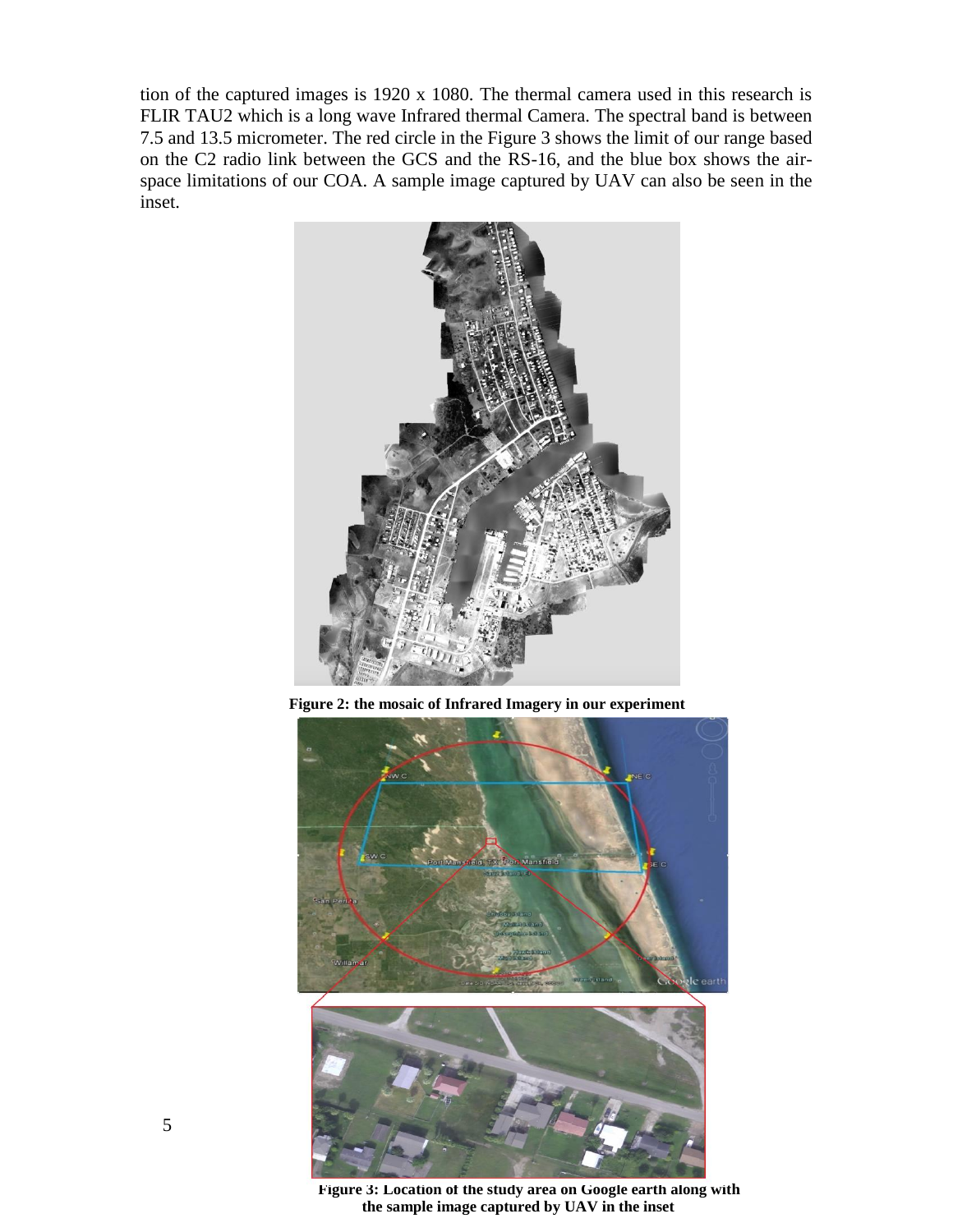#### **Training of the network**

The network was implemented using TensorFlow [34] running on an NVidia 980Ti GPU. We used different combination of training and testing images for 5 different experiments according to Table 1.

| experiments    | Training           | Testing            |  |
|----------------|--------------------|--------------------|--|
|                | (number of Images) | (number of Images) |  |
| Exp1:Opt-Opt   | 3505               | 1502               |  |
| $Exp2:Opt-IR$  | 5007               | 313                |  |
| $Exp3:IR-Opt$  | 313                | 5007               |  |
| $Exp4:IR-IR$   | 251                | 62                 |  |
| Exp5: OptIR-IR | 5258               | 62                 |  |

**Table 1.Number of images that we used in 5 different experiments**

In the first experiment (Opt-Opt), 3505 optical images were used for training and 1502 optical images for testing. In the second experiment (Opt-IR), 5007 optical images were used for training and 313 infrared imagery for testing. In the third experiment (IR-Opt), 313 IR images were used for training and 5007 optical images for testing. In the fourth experiment (IR-IR) 251 IR images were used for training and 62 IR images for testing. In the fifth experiment (OptIR-IR) 5258 optical and infrared images were used for training and 62 IR images for testing.

## **Network testing and validation**

We tested and validated our algorithm on various numbers of optical and IR imagery according to Table1. Figure 4 shows the training accuracy where horizontal axis represents number of steps and vertical axis represents accuracy. The network was trained with the dropout value of 50 which indicates that 50% connections were dropped off randomly from the fully connected part of the network while training. The average running time for each image is around 12 milliseconds. Figure 5 shows some of the optical and IR images in our dataset for four different classes which are building, road, ground and tree. We calculated the overall and classwise accuracy according to equation 1.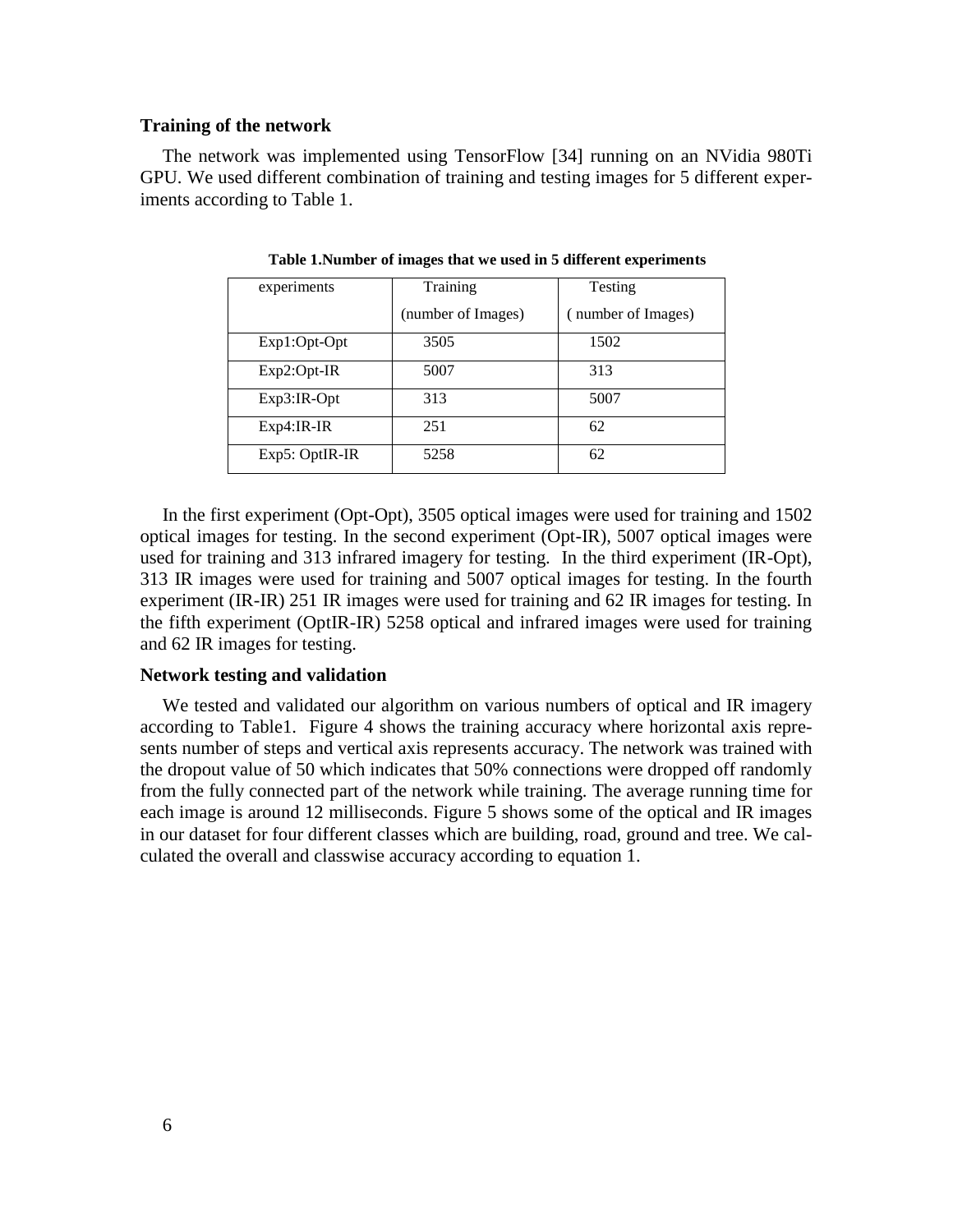

**Figure 4: Training accuracy at dropout value 50**

$$
Accuracy = \frac{\sum TP + \sum TN}{\sum TP + TN + FP + FN} \quad (1)
$$

where TP is true positive, TN is true negative, FP is false positive and FN is false negative.



**Figure 5: Sample images from building, ground, road and tree classes in both optical (top) and IR (bottom) dataset** 

The overall accuracy for five different experiments is listed in table 2.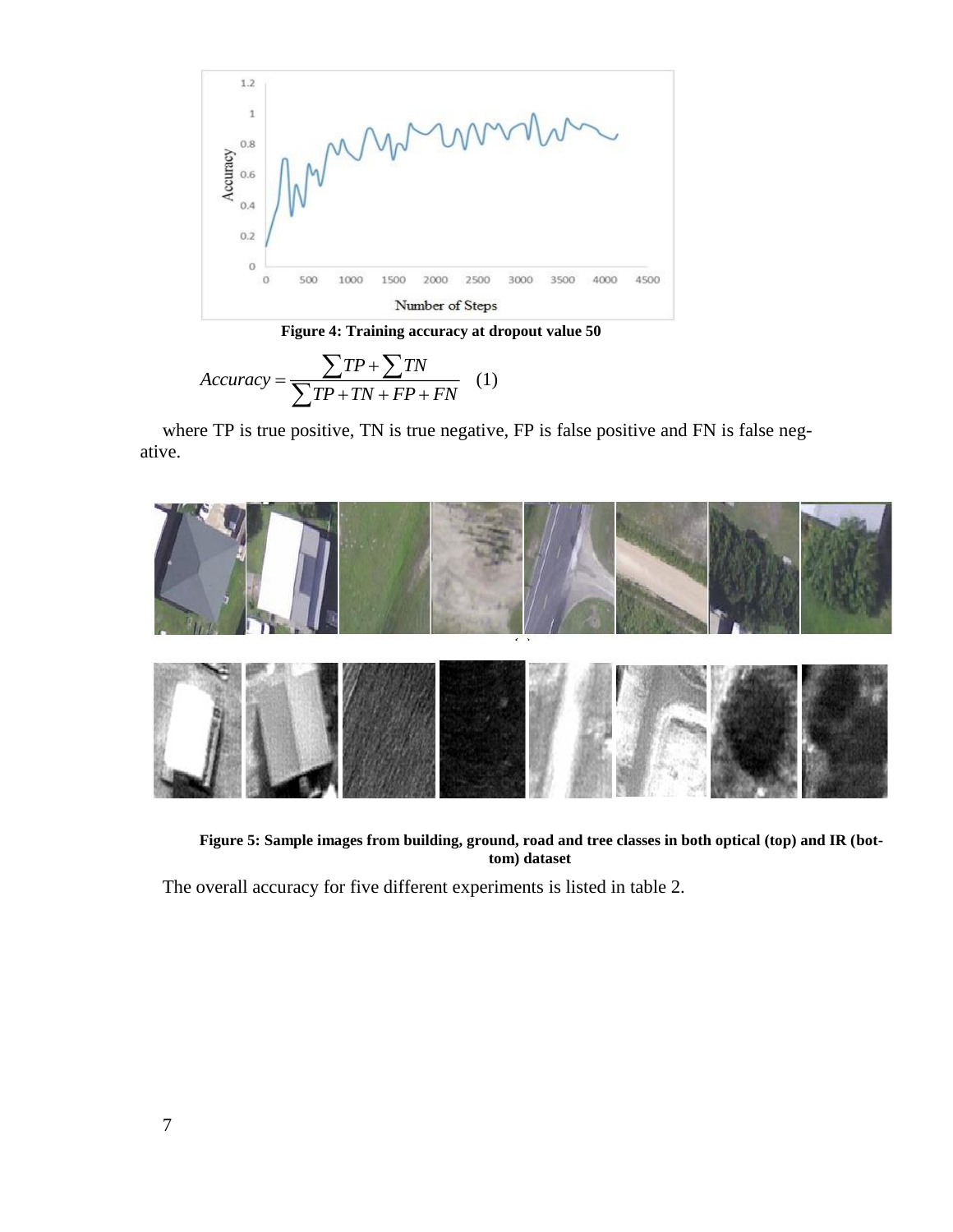| experiments    | Overall accu- |  |  |
|----------------|---------------|--|--|
|                | racy $(\% )$  |  |  |
| Exp1:Opt-Opt   | 93.6          |  |  |
| $Exp2:Opt-IR$  | 90.75         |  |  |
| $Exp3:IR-Opt$  | 77.25         |  |  |
| $Exp4:IR-IR$   | 87.00         |  |  |
| $Exp5: OptIR-$ | 92.75         |  |  |
| IR             |               |  |  |

**Table 2: overall accuracy for five different experiments**

The overall accuracy for the first experiment where it was trained and tested on optical imagery is 93.6%. In the second experiment which was trained on optical and tested in IR imagery, we reached the overall accuracy of 90.75%. While the network is trained on optical imagery, it is able to learn the characteristic of IR images. However the opposite is not quite true. When trained on IR imagery and tested on optical imagery, the learning parameters are not quite transferable and we got the low accuracy of 77.25%. This is logical because IR imagery have lower resolution and less features in comparison to optical imagery. In the case that we train and test the network on IR images, the accuracy is 87% which is higher than previous experiment (training on IR and testing on Opt) but still it is lower than the first experiment. In the fifth experiment we added some of our IR imagery to the optical imagery that we used in the second experiment and we tested on another set of IR imagery. This time we reached the accuracy of 92.75%. In none of the experiments we used registered or correspondent optical and thermal imagery.

Table 3 presents some difficult images for which our algorithm predicts accurately. As can be seen in Table 3, the network is able to predict well on some difficult images. One of the building images presented here is round shaped, and despite being not trained to predict round shaped buildings explicitly, the network was able to predict it well. In the ground images and one of the tree images mentioned in the table, there can be observed road like structures, but based on the dominant feature present in the image the network was able to predict it accurately. The road images presented in Table 3 have no proper boundaries but still network could detect the roads.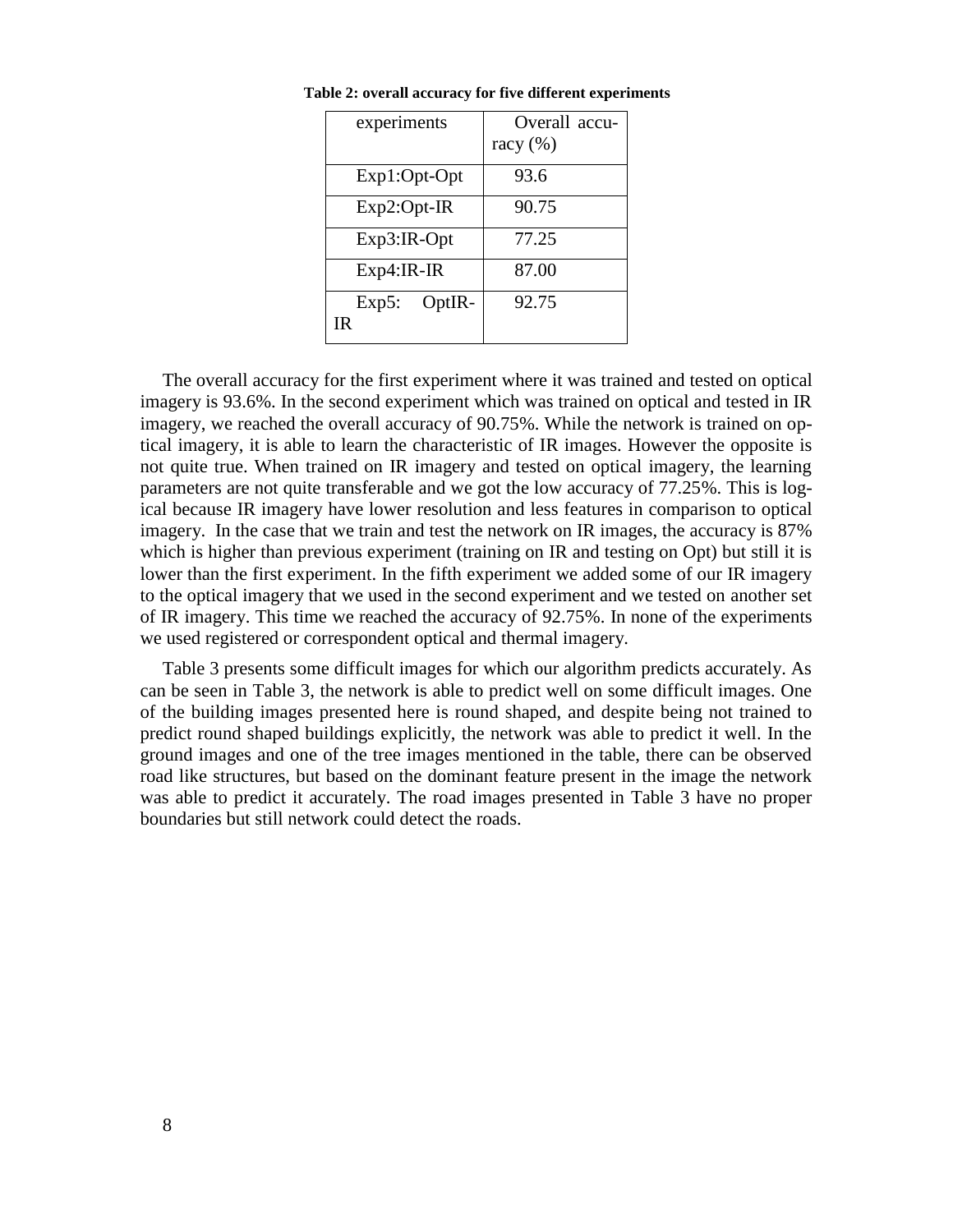| Sample images |  | Predicted<br>Label |
|---------------|--|--------------------|
|               |  | <b>Building</b>    |
|               |  | Ground             |
|               |  | Road               |
|               |  | <b>Tree</b>        |

## **Table 3. Correctly classified images and their label**

## **Class wise Accuracy Assessment**

In this section we calculated class wise statistics to analyze the performance of our method on individual classes. We computed accuracy for all the classes as shown in Table 4.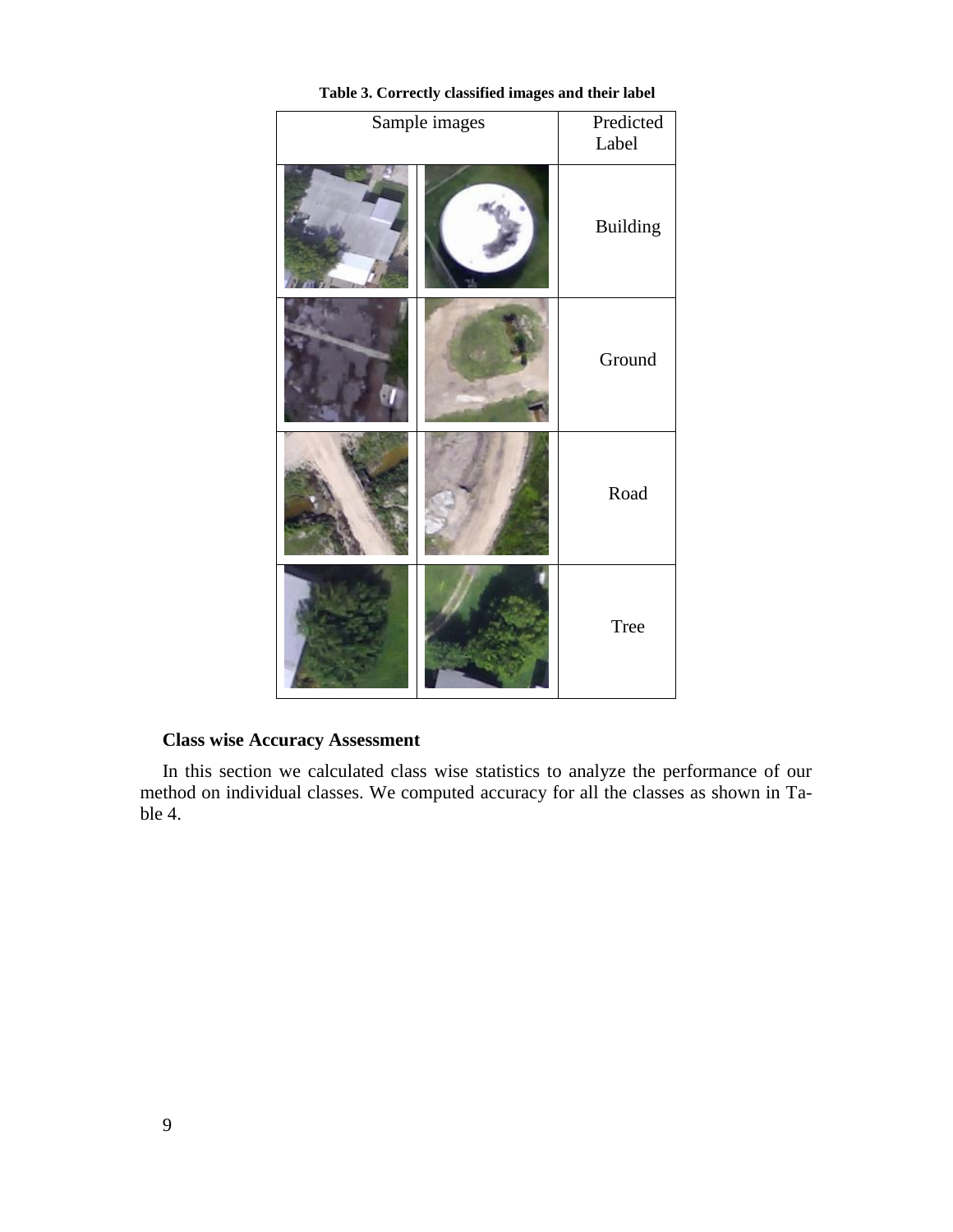| experiments | <b>Building</b> | Ground       | Road     | Tree     |
|-------------|-----------------|--------------|----------|----------|
|             | accuracy (%)    | accuracy (%) | accuracy | accuracy |
|             |                 |              | (% )     | (% )     |
| $Exp1$ :    | 98              | 90           | 91       | 96       |
| Opt-Opt     |                 |              |          |          |
| Exp2:       | 88              | 93           | 85       | 97       |
| Opt-IR      |                 |              |          |          |
| Exp3:       | 81              | 59           | 80       | 89       |
| IR-Opt      |                 |              |          |          |
| $Exp4$ :    | 84              | 87           | 77       | 100      |
| $IR-IR$     |                 |              |          |          |
| $Exp5$ :    | 89              | 95           | 89       | 98       |
| OptIR-IR    |                 |              |          |          |

**Table 4: Classwise accuracy for five different experiments**

From Table 4, it can be observed that building and tree classes have higher accuracy almost in all five experiments compared to ground and road. There are some false positives and false negatives observed in ground and road classes that are responsible for relatively lower accuracy as compared to building and tree classes. Further investigations by looking at the images in the first experiment which are not classified correctly, revealed that few samples from ground are classified as road and vice versa. The reason is few samples in the road class are mud roads (dirt roads) that have similar texture with ground.

Building detection has the lowest accuracy in the third experiment which is trained on IR and tested on optical imagery. By looking at figure 5 and comparing building classes in IR and optical imagery, it is obvious that optical images have richer features in comparison to IR images. Buildings in IR images are like a white box but in optical images the roof structure is more distinct. Therefore when the network is trained on thermal imagery it has fewer features to learn for building class and therefore when it is tested on optical imagery which more features it is less accurate. Road detection is less accurate o fourth experiment when it is trained and tested on IR imagery. However for class trees, in the fourth experiment we reached 100% accuracy. It shows that tree detection has the best results when it is trained and tested on IR imagery. This experiment proves that the CNN network is able to learn parameters across spectrum. This is beneficial when there are limitations on UAV payload or on the number of sensors that can be used simultaneously. According to our experiments optical sensors are the best for detecting buildings while IR sensors are the best for detecting trees. For ground and road classes that had similar features in our experiment, combining both IR and optical imagery in the training time will increase the accuracy for both classes.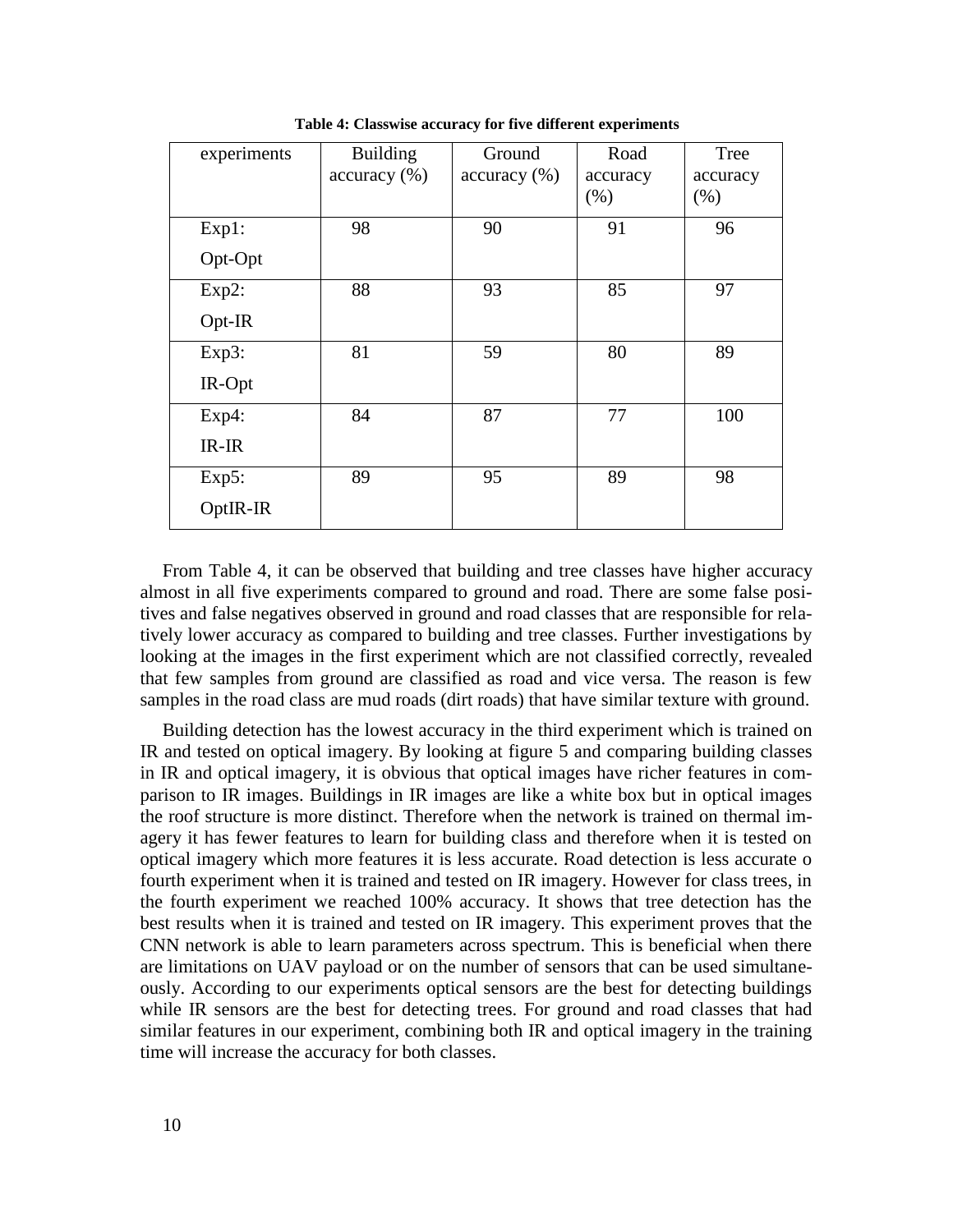#### **CONCLUSION**

We presented a deep convolutional neural network framework for classification of UAV imagery with both optical and infrared sensors. Traditional methods require feature engineering to learn features explicitly. The main advantage of using deep learning is that, unlike traditional methods, it automatically learns features. Semantic outputs are generated to classify various objects such as building, tree, ground, and road without additional translation. Our network architecture comprises series of convolution and pooling layers followed by fully connected layers. We applied our network on optical imagery taken with UAV RS-16 from Port Mansfield, TX. The proposed architecture is able to predict the labels for the images captured by UAVs with different sensors. We tested our network on the combination of different set of optical and IR imagery. This experiment proves that the CNN network is able to learn parameters across spectrum. According to our experiments optical sensors are the best for detecting buildings while IR sensors are the best for detecting trees. Although the images in our experiment are not registered in any sense, still our network is able to detect different classes across spectrum. When there is a limitation on UAV payload, we can use just one of the sensors at testing time and still reach a high accuracy.

#### **REFERENCES**

[1] K. P. Valavanis, *Advances in unmanned aerial vehicles: state of the art and the road to autonomy* vol. 33: Springer Science & Business Media, 2008.

[2] U. Niethammer, M. James, S. Rothmund, J. Travelletti, and M. Joswig, "UAVbased remote sensing of the Super-Sauze landslide: Evaluation and results," *Engineering Geology,* vol. 128, pp. 2-11, 2012.

[3] S. Nebiker, A. Annen, M. Scherrer, and D. Oesch, "A light-weight multispectral sensor for micro UAV—Opportunities for very high resolution airborne remote sensing," *The international archives of the photogrammetry, remote sensing and spatial information sciences,* vol. 37, pp. 1193-1199, 2008.

[4] A. Huertas and R. Nevatia, "Detecting buildings in aerial images," *Computer Vision, Graphics, and Image Processing,* vol. 41, pp. 131-152, 1988.

[5] B. Sirmacek and C. Unsalan, "Building detection from aerial images using invariant color features and shadow information," in *Computer and Information Sciences, 2008. ISCIS'08. 23rd International Symposium on*, 2008, pp. 1-5.

[6] M. Cote and P. Saeedi, "Automatic rooftop extraction in nadir aerial imagery of suburban regions using corners and variational level set evolution," *IEEE transactions on geoscience and remote sensing,* vol. 51, pp. 313-328, 2013.

[7] A. Manno-Kovacs and T. Sziranyi, "Orientation-selective building detection in aerial images," *ISPRS Journal of Photogrammetry and Remote Sensing,* vol. 108, pp. 94- 112, 2015.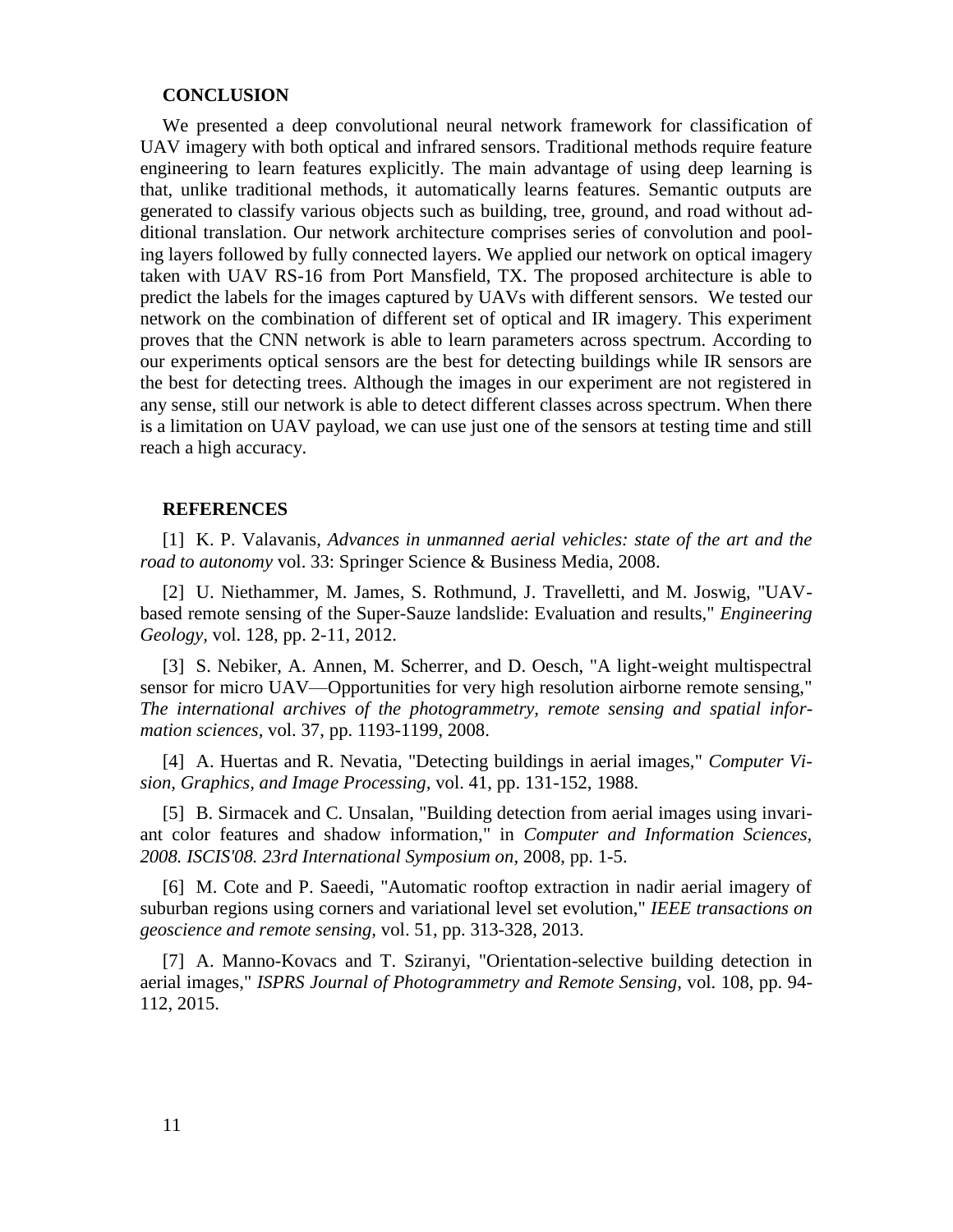[8] H. Zhang, A. C. Berg, M. Maire, and J. Malik, "SVM-KNN: Discriminative nearest neighbor classification for visual category recognition," in *2006 IEEE Computer Society Conference on Computer Vision and Pattern Recognition (CVPR'06)*, 2006, pp. 2126-2136.

[9] Y. LeCun, F. J. Huang, and L. Bottou, "Learning methods for generic object recognition with invariance to pose and lighting," in *Computer Vision and Pattern Recognition, 2004. CVPR 2004. Proceedings of the 2004 IEEE Computer Society Conference on*, 2004, pp. II-97-104.

[10]D. G. Lowe, "Object recognition from local scale-invariant features," in *Computer vision, 1999. The proceedings of the seventh IEEE international conference on*, 1999, pp. 1150-1157.

[11] S.-h. Zhong, Y. Liu, and Y. Liu, "Bilinear deep learning for image classification," in *Proceedings of the 19th ACM international conference on Multimedia*, 2011, pp. 343- 352.

[12] Y. Kawano and K. Yanai, "Food image recognition with deep convolutional features," in *Proceedings of the 2014 ACM International Joint Conference on Pervasive and Ubiquitous Computing: Adjunct Publication*, 2014, pp. 589-593.

[13] A. Krizhevsky, I. Sutskever, and G. E. Hinton, "Imagenet classification with deep convolutional neural networks," in *Advances in neural information processing systems*, 2012, pp. 1097-1105.

[14]K. Simonyan, A. Vedaldi, and A. Zisserman, "Deep inside convolutional networks: Visualising image classification models and saliency maps," *arXiv preprint arXiv:1312.6034,* 2013.

[15]K. Sohn, D. Y. Jung, H. Lee, and A. O. Hero, "Efficient learning of sparse, distributed, convolutional feature representations for object recognition," in *2011 International Conference on Computer Vision*, 2011, pp. 2643-2650.

[16]H. Lee, R. Grosse, R. Ranganath, and A. Y. Ng, "Convolutional deep belief networks for scalable unsupervised learning of hierarchical representations," in *Proceedings of the 26th annual international conference on machine learning*, 2009, pp. 609-616.

[17]S. Xue, O. Abdel-Hamid, H. Jiang, L. Dai, and Q. Liu, "Fast adaptation of deep neural network based on discriminant codes for speech recognition," *IEEE/ACM Transactions on Audio, Speech, and Language Processing,* vol. 22, pp. 1713-1725, 2014.

[18] Z. Huang, M. Dong, Q. Mao, and Y. Zhan, "Speech emotion recognition using CNN," in *Proceedings of the 22nd ACM international conference on Multimedia*, 2014, pp. 801-804.

[19]J. Markoff, "Scientists see promise in deep-learning programs," *New York Times,*  2012.

[20] R. Collobert and J. Weston, "A unified architecture for natural language processing: Deep neural networks with multitask learning," in *Proceedings of the 25th international conference on Machine learning*, 2008, pp. 160-167.